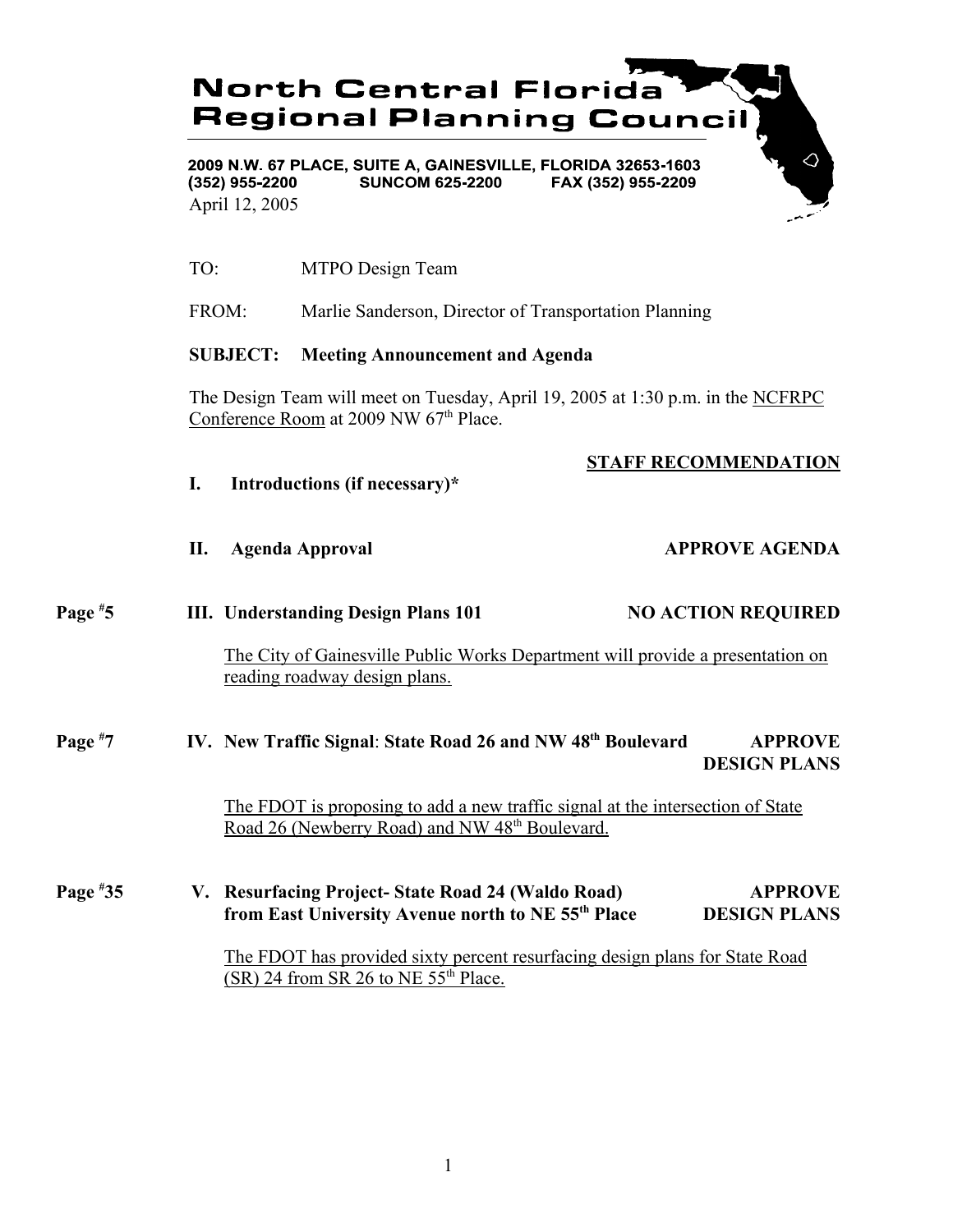| Page $*103$ | VI. Resurfacing Project - NW 39th Avenue<br>(I-75 east to NW 43 <sup>rd</sup> Street)<br><b>DESIGN PLANS</b>                                                           | <b>APPROVE</b> |
|-------------|------------------------------------------------------------------------------------------------------------------------------------------------------------------------|----------------|
|             | The FDOT has provided sixty percent resurfacing design plans for State Road<br>(SR) 222 from East of NW 43 <sup>rd</sup> Street to East of I-75.                       |                |
| Page #141   | VII. Resurfacing Project - Sate Road 121<br><b>RECOMMENDATIONS</b>                                                                                                     | <b>DEVELOP</b> |
|             | The FDOT is requesting design scope recommendations for the State Road (SR)<br>121 resurfacing project from NW 5 <sup>th</sup> Avenue to SR 25(US 441).                |                |
| Page #147   | <b>VIII. Resurfacing Project - State Road 20</b><br><b>RECOMMENDATIONS</b>                                                                                             | <b>DEVELOP</b> |
|             | The FDOT is requesting design scope recommendations for the State Road (SR)<br>20 resurfacing project from SR 329 to SR 25 (US 441).                                   |                |
| Page #153   | IX. Construction Project - State Road 329 (Main Street)<br><b>RECOMMENDATIONS</b>                                                                                      | <b>DEVELOP</b> |
|             | The FDOT is requesting design scope recommendations for the State Road (SR)<br>329 (Main Street) construction project from SW 16 <sup>th</sup> Avenue to Depot Avenue. |                |
| Page #157   | X. Signal Update State Road 329 (Main Street)<br><b>DESIGN CONCEPTS</b>                                                                                                | <b>APPROVE</b> |
|             | The FDOT is requesting design scope recommendations for the State Road (SR)<br>226 signal update project at SR 329 (Main Street) and SW 6 <sup>th</sup> Street.        |                |

# **XI. Upcoming Meetings**

- A. Next MTPO meeting May 5 (Jack Durrance).
- B. Next Design Team meeting May 17 at the NCFRPC.